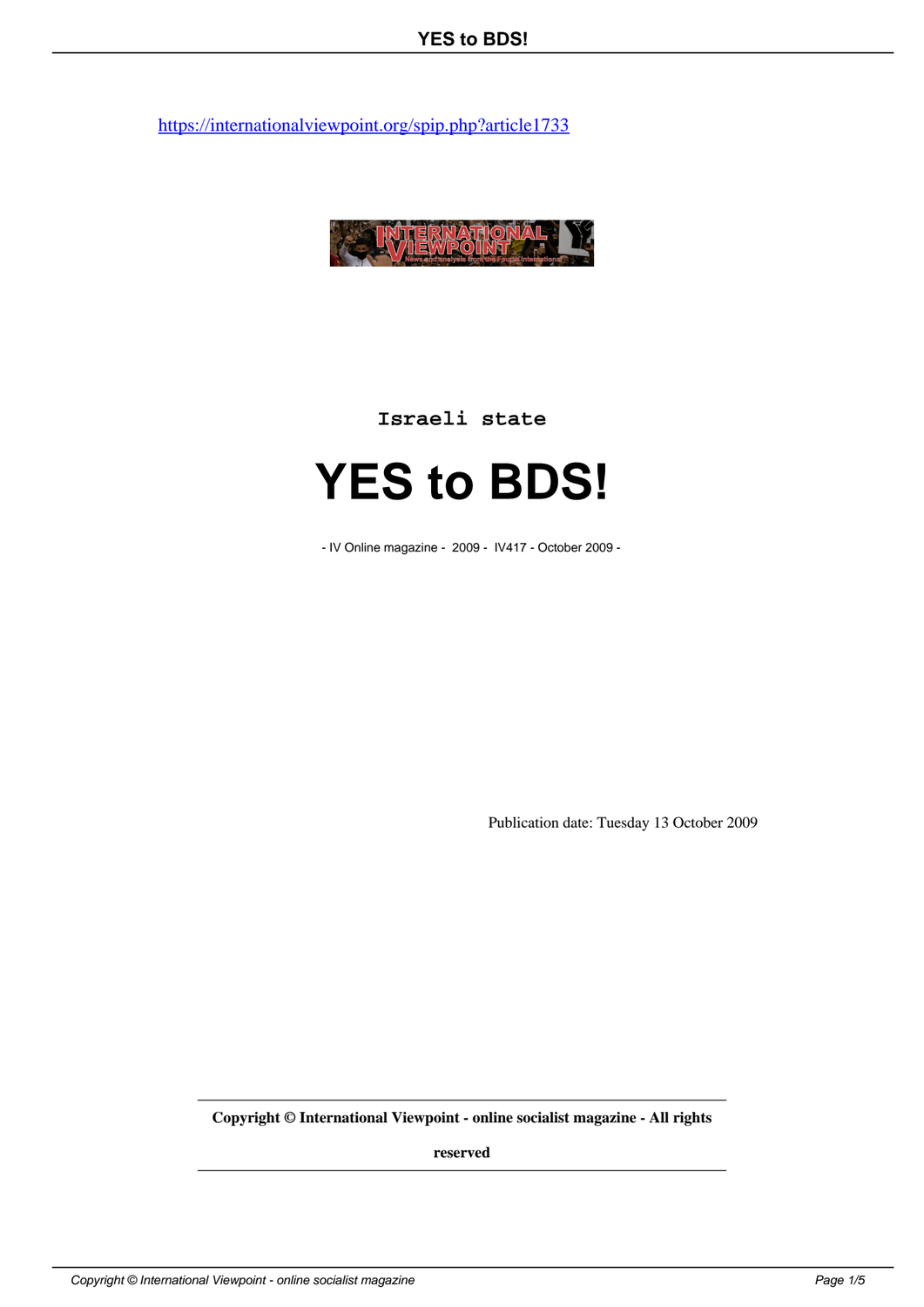**The call for BDS âEuros" Boycott, Divestment, Sanctions âEuros" has finally reached Israeli public opinion. The decision of Norway to divest capitals from Israeli corporations involved in settlement buildings made the difference, and provided the first big success to that important campaign.**

## [https://internationalviewpoint.org/IMG/jpg/mikado-2.jpg] **Michel Warschawsky**

Moreover, the group of Israelis supporting BDS, under the label âEurosoeBoycott from WithinâEuros is gaining some momentum, thanks, among other, to a public appeal by Naomi Klein to Israeli activists when she came to Tel Aviv to present the Hebrew version of her âEurosoeShock DoctrineâEuros .

The fact that there is an (even small) Israeli voice to support the international BDS campaign makes a lot of difference, and, among other, helps to disarm the infamous accusation of Anti-Semitism raised by the Israeli propaganda machine against everyone who dare to criticize the colonial policies of the Jewish State. Moreover, as I will argue towards the end of this article, the Israeli supporters of BDS are in fact expressing the true and long-term interests of the Israeli people. Reading recently two texts of Uri Avnery criticizing BDS convinced me that it was important to clarify how positive is that campaign and why should it be supported by as many Israelis as possible.

I sometimes disagree with AvneryâEuros"s opinions âEuros" though much less than in the past âEuros" but I have great respect for the man, the journalist, the activist and the analyst, and since the bankruptcy of Peace Now during the Oslo process, we have been closely active together. I may even say that we became friends. This is why I feel compel to react to his criticism of the BDS campaign.

In order to present in the most accurate way UriâEuros"s position, I will not use paraphrases, but quote what I think to be his main arguments.

(âEuros¦) I HAVE no argument with people who hate Israel. ThatâEuros"s entirely their right. I just donâEuros"t think that we have any common ground for discussion.

I would only like to point out that hatred is a very bad advisor. Hatred leads nowhere, but to more hatred. That, by the way, is a positive lesson we can draw from the South African experience. There they overcame hatred to a remarkable extent, largely thanks to the âEurosoeTruth and Reconciliation CommissionâEuros headed by Archbishop Tutu, where people admitted their past offenses.

One thing is certain: hatred does not lead towards peace. Let me be quite explicit about this, because I sense that some people, in their righteous indignation over IsraelâEuros"s occupation, have lost sight of this.

Peace is made between enemies, after war, in which awful things invariably happen. Peace can be made and maintained between peoples who are prepared to live with each other, respect each other, recognize the humanity of each other. They donâEuros"t have to love each other (âEuros¦)

I ALSO have no argument with those who want to abolish the State of Israel. It is as much their right to aspire to that as it is my right to want to dismantle, letâEuros"s say, the USA or France, neither of which has an unblemished past.

Reading some of the messages sent to me and trying to analyze their contents, I get the feeling they are not so much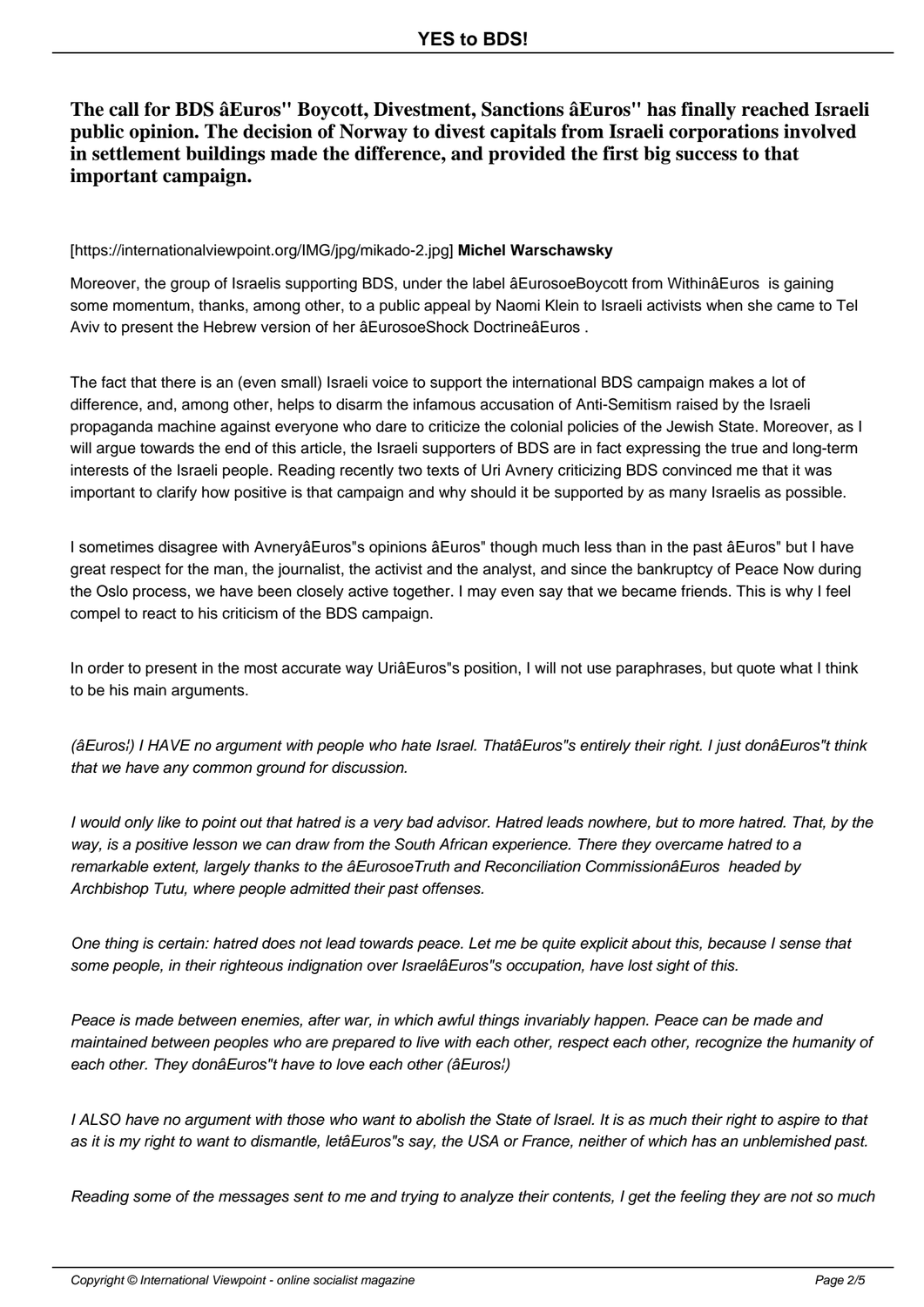about a boycott on Israel as about the very existence of Israel. Some of the writers obviously believe that the creation of the State of Israel was a terrible mistake to start with, and therefore should be reversed. Turn the wheel of history back some 62 years and start anew.

What really disturbs me about this is that almost nobody in the West comes out and says clearly: Israel must be abolished. Some of the proposals, like those for a âEurosoeOne StateâEuros solution, sound like euphemisms. If one believes that the State of Israel should be abolished and replaced by a State of Palestine or a State of Happiness âEuros" why not say so openly?

Of course, that does not mean peace. Peace between Israel and Palestine presupposes that Israel is there. Peace between the Israeli people and the Palestinian people presupposes that both peoples have a right to self-determination and agree to the peace. Does anyone really believe that racist monsters like us would agree to give up our state because of a boycott? (âEuros¦)

THE REAL argument is among those who want to see peace between the two states, Israel and Palestine. The question is: how can it be achieved? This is an honest debate and is generally conducted in a civil manner (âEuros¦)

The advocates of boycott believe that the main, indeed the only way to induce Israel to give up the occupied territories and agree to peace is to exert pressure from the outside.

I have no quarrel with the idea of outside pressure. The question is: pressure on whom? On the government, the settlers and their supporters? Or on the entire Israeli people?

(âEuros¦) The struggle is on, it is a hard struggle against determined opposition, and we should do all we can to help ObamaâEuros"s peace policy to prevail. We must do this as Israelis, from inside Israel, and thereby show that this is not a struggle of the US against Israel, but a joint struggle against the Israeli government and the settlers.

It follows that any boycott must serve this purpose: to isolate the settlers and the individuals and institutions which openly support them, but not declare war on Israel and the Israeli people as such. In the 11 years since Gush Shalom declared a boycott of the products of the settlements, this process has been gaining momentum. We must laud the Norwegian decision, this week, to divest from the Israeli Elbit company because of their involvement with the âEurosoeSeparation FenceâEuros that is being built on Palestinian land and whose main purpose is to annex occupied territories to Israel. This is a splendid example: a focused action against a specific target, based on a ruling of the International Court.

(âEuros¦) I have been asked about the Palestinian reaction to the boycott idea. At present, Palestinians do not boycott even the settlements, indeed it is Palestinian workers who are building almost all the houses there, out of economic necessity. Their feelings can only be guessed. All self-respecting Palestinians would, of course, support any effective measure directed against the occupation. But it would not be honest to dangle before their eyes the false hope that a world-wide boycott would bring Israel to its knees. The truth is that only the close cooperation of Palestinian, Israeli and international peace forces could generate the necessary momentum to end the occupation and achieve peace.

This is especially important because our task in Israel today is not so much to convince the majority of Israelis that peace is good and the price acceptable, but first that peace is possible at all. Most Israelis have lost that hope, and its revival is absolutely vital on the way to peace (âEuros¦)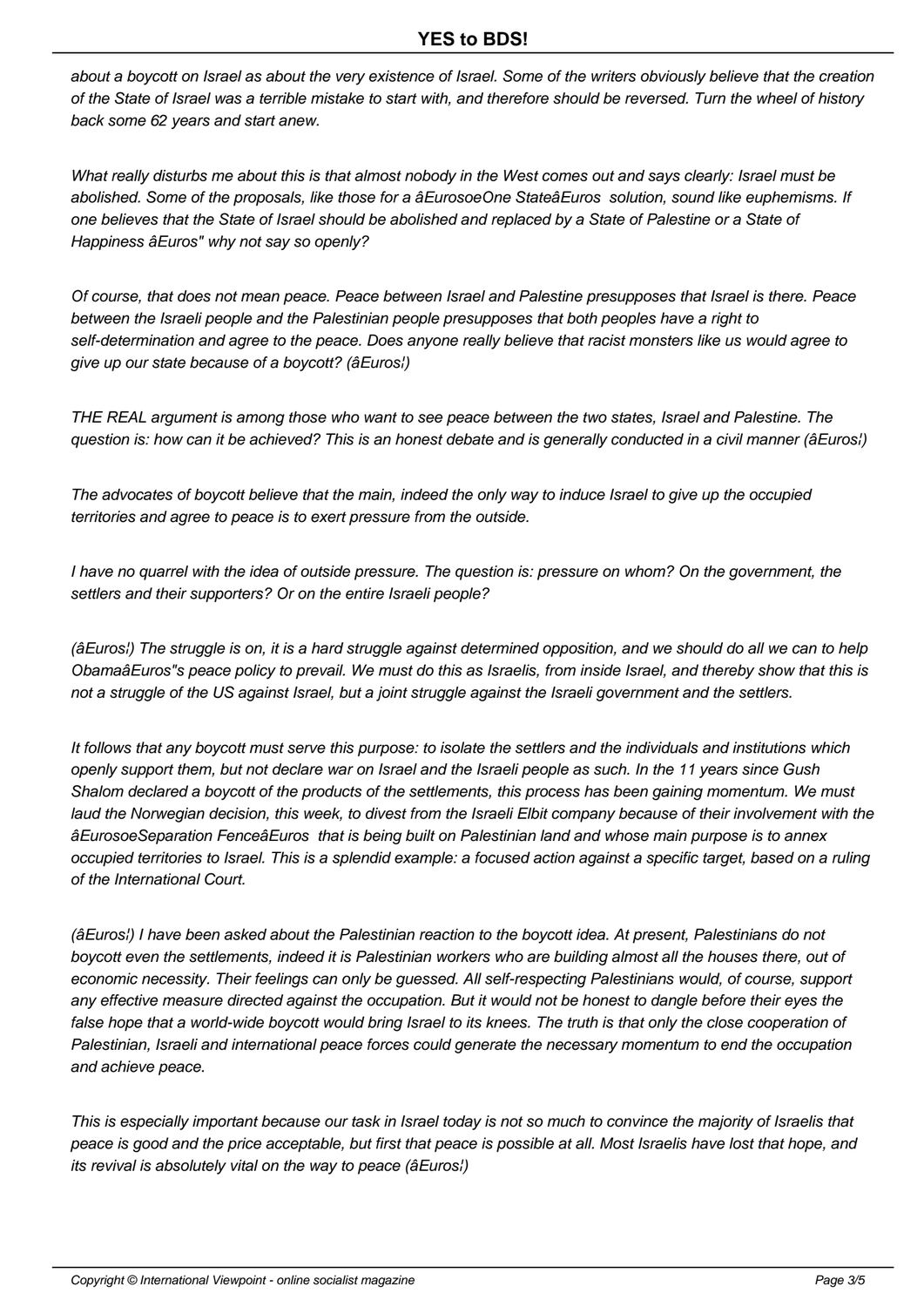LetâEuros"s start with what I consider to be a false debate. First: âEurosoeHatred is a very bad advisorâEuros writes Uri, and I will be the last to disagree with him. I know also that he will agree with me if I add that, in our political context, hatred is understandable. Second: âEurosoeIsrael is not South AfricaâEuros . Of course it isnâEuros"t, and every concrete reality is different from the other. Nevertheless, these two countries have some similarities: both are racist states with (different kinds of) apartheid systems (the literal meaning of apartheid being âEurosoestructural separationâEuros ). Both countries were established as âEurosoeEuropean statesâEuros in a national/ethical environment composed of non-European who were considered as a hostile environment, and rightly so.

We do also agree âEuros" and this is even more important âEuros" that in order to achieve substantial results in our struggle, we need to build a joint dynamics including the Palestinian national resistance, the Israeli anti-occupation forces and the international solidarity movement. Ten years ago, I call it âEurosoethe winning triangleâEuros.

A lot in common indeed until comes UriâEuros"s misrepresentation of his political opponents: âEurosoe(They) have despaired of the IsraelisâEuros . If it would have been so, why those Israeli BDS campaigners would spare so much of their time in building, together with Uri Avnery, an Israeli movement against war, occupation and colonization? The true debate is not between those who aim to âEurosoechange the Israeli societyâEuros and those who donâEuros"t, but how and for what.

The political **goal** of Uri Avnery is "an Israeli-Palestinian peace", i.e. a compromise that should satisfy the majority of the two communities, on a symmetrical basis (in another important article, he called it "truth against truth"). Such symmetry is the result of another important political assumption by Avnery: the conflict in Palestine is a conflict between two national movements with equal legitimacy.

Many supporters of the BDS campaign disagree on both assumptions: our goal is not peace as such, because "peace" in itself doesn't mean anything (almost every war in modern history was initiated under the pretext of achieving peace). Peace is always the reflection of relation of forces when one side cannot impose to the other all what he considers being its legitimate rights.

Unlike Uri, our **goal** is the fulfillment of certain values like: basic individual and collective rights, end of domination and oppression, decolonization, equality, and as-much-justice-as-possible. In that framework, we obviously may support "peace initiatives" that can reduce the level of violence and/or achieve a certain amount of rights. In our strategy, however, this support to peace initiatives is not a goal in itself but merely a means to achieve the mentioned-above values and rights.

That difference about "peace" and "justice" is connected to the divergence concerning the second assumption of Uri Avnery, the symmetry between two equally legitimate national movements and aspirations.

For us, Zionism is not a national liberation movement but a **colonial movement**, and the State of Israel is and has always been a **settlers' colonial state**. Peace, or, better, justice, cannot be achieved without a total decolonization (one can say de-Zionisation) of the Israeli State; it is a precondition for the fulfillment of the legitimate rights of the Palestinians âEuros" whether refugees, living under military occupation or second-class citizens of Israel. Whether the final result of that de-colonization will be a "one-state" solution, two democratic states (i.e. not a "Jewish State"), a federation or any other institutional structure is secondary, and will ultimately be decided by the struggle itself and the level of participation of Israelis, if at all.

In that sense, Uri Avnery is wrong when he states that our divergences is about "one state" or "two states". As explained above, the divergence is on rights, decolonization and the principle of full equality. The form of the solution is, in my opinion, irrelevant as long as we are speaking about a solution in which the two peoples are living in